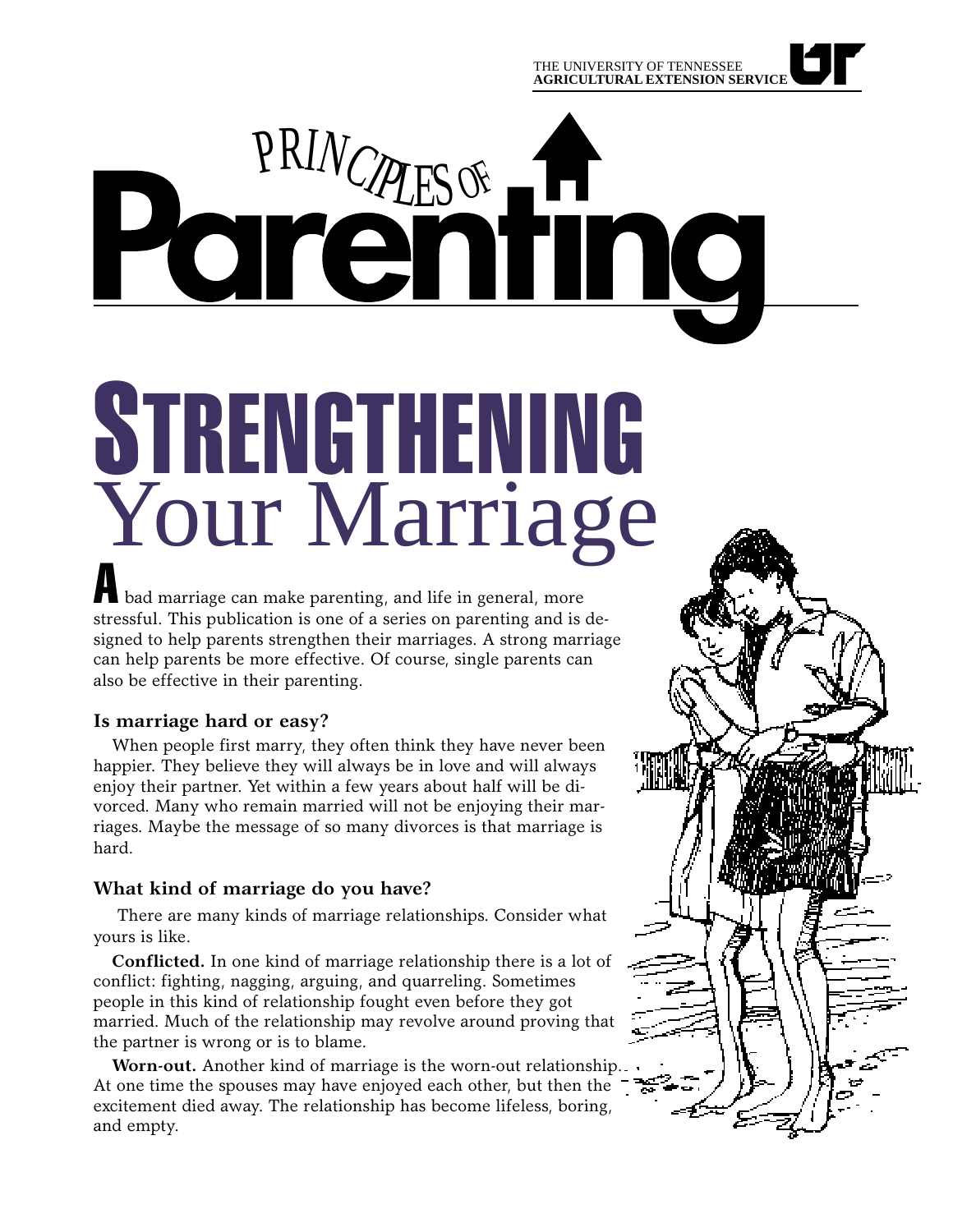**Growing.** A third type of marriage is the growing relationship. The partners continue to enjoy each other and to build their relationship. They enjoy being together. They have problems, but they work on them together.

Even if you are very unhappy with the kind of marriage relationship you now have, it is likely that you can improve it. You may have become discouraged in the past with trying to make your marriage better. Even if you haven't been able to make the changes in your marriage that you would like, there are things you can do that will make a difference.

#### **Growing relationships have certain things in common.**

Most of us would like our marriages to be growing rather than worn-out or conflicted. There are several things that couples with growing relationships have in common.

Partners in a growing relationship are committed to a strong marriage.

While these couples know that marriage can be hard, they continue to find ways to solve problems and to build their relationship with each other. They keep trying. They may change both their expectations and their behavior as the relationship continues to grow.

Some people believe that marriage should be based on a strong feeling of love. But the feeling that we sometimes call love comes and goes. Some days we love everyone. Some days we hate everyone, including our spouse. A wiser definition of love might be a commitment to continued growth with another person. Even when our feelings are negative we can be true to our commitment.



#### **Partners in a growing relationship enjoy doing things for each other.**

She may send him notes. He may do the laundry. But they do things for each other that send the message of love.

One of the difficulties in marriage is that sometimes one partner is trying to send a message of love, but the other one isn't getting it. For instance, if a husband likes to buy little gifts for his wife but she worries about balancing the budget, she may not appreciate the gifts. Or, if he does not help around the house, she may not feel that he loves her no matter what he says.

It doesn't do any good to be angry when your partner doesn't seem to get the message from the things you do for him or her. Rather than be mad, see if you can figure out what language of love works for your partner. Think about the things you've done that your spouse appreciates most. Taking time to listen? Helping out? Writing or telling your love? Giving a foot massage at the end of the day? In order to be more effective in showing love for your partner, you might ask him or her to describe the things that give the message of love. Pick one or two that you can work on. Send a message of love every day in a way that works for your partner.

#### **Partners in a growing relationship continue to grow individually.**

Do you make time for your hobbies? Are you continuing to learn? Do you take time to develop your talents? Taking care of yourself gives you more to contribute to a growing relationship. Some research also suggests that taking part in religious activities together can strengthen a marriage.

It's a good idea to list some of the things you love to do. Then consider whether you are making a place in your life for the things you love. Whether your loves include woodworking, cooking, reading, or talking with friends, find time for things you love.

Partners in a growing relationship use conflict to improve the relationship.

When people first date or get married, they often overlook or ignore the things that bother them in each other. After a while they may be more bothered by those things. They may think only about the things that bother them. They may become angry and wonder why the spouse does such awful things. But sometimes the spouse has not changed. The other has just focused on the annoying actions. There will always be differences anytime two people share their lives as much as a husband and wife. But those differences can help us to grow toward a stronger and more balanced relationship if we use the differences wisely. There are several rules to remember if you want to keep your differences from ruining your marriage.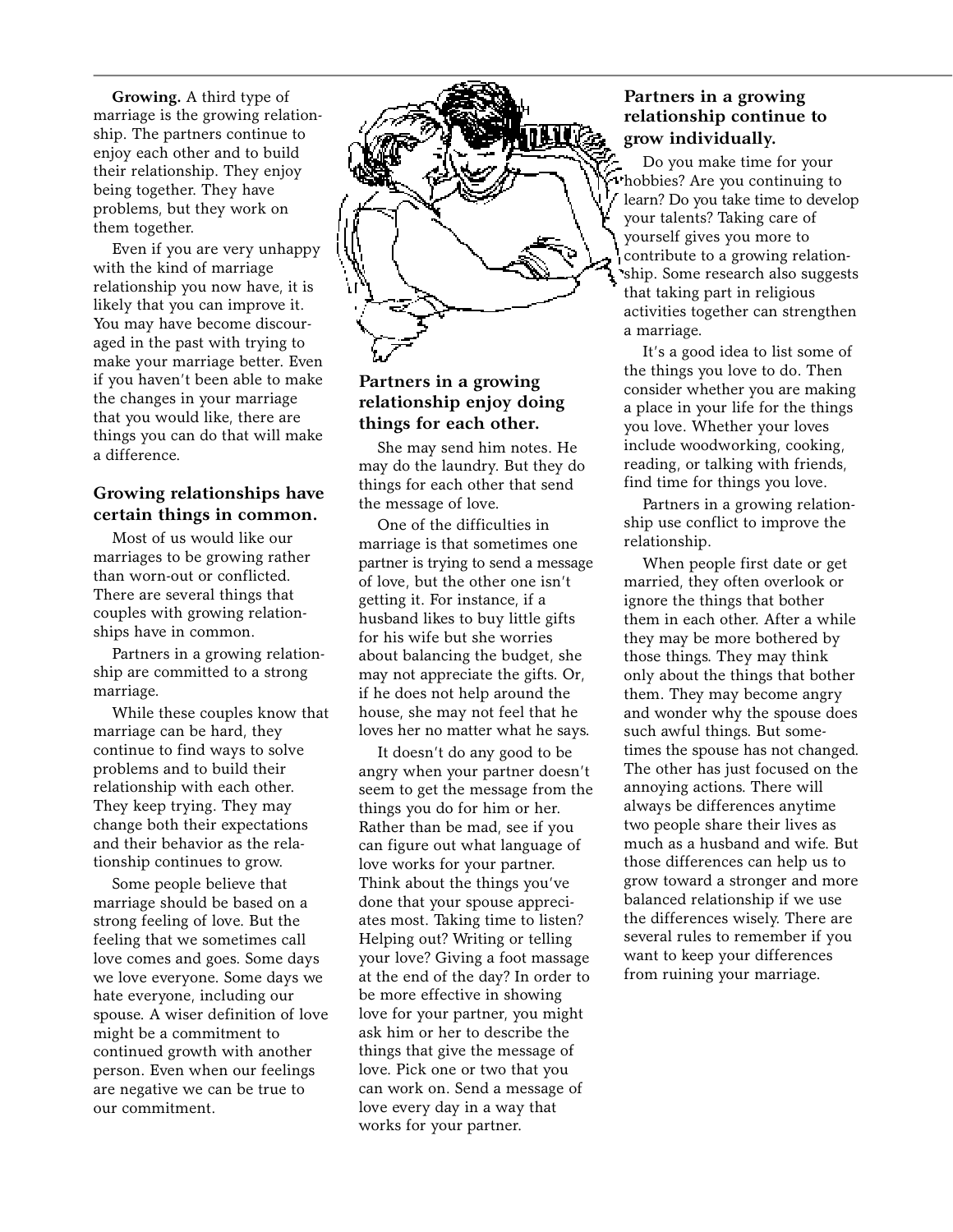#### **Let some things go.**

Some things aren't worth fighting about, and some times are bad times for fighting. Sometimes we let little things bother us until they are all we think about. It may be best to overlook little differences. Sometimes we are bothered because we're tired or sick. Or we may feel very angry. But if we are tired or in an angry mood, we might do better to save the discussion until after a good night's sleep. When we start pouring out our anger, we may just get more angry and damage the relationship.

#### **Talk to find answers rather than to blame or hurt your spouse.**

Discussions are for finding answers, not for blaming, punishing, or hurting our partner. It is not very useful to figure out who started the problem. Each partner can blame the other. It is damaging to try to hurt or punish

your partner. The reason to discuss

problems is to find better ways to make the marriage work. Ask your partner questions like "Would it help if I (describe something you can do to improve the relationship)?"

## **Make small, specific requests.**

To say "The way you laugh bothers me" won't change anything for the better. Instead, make specific requests. "Will you help me prepare dinner?" "Will you watch the children while I clean up?" Ask for things your partner can do and will probably be willing to do.

#### **Use your differences in helpful ways.**

We're all different from each other. We can let the differences bother us, or we can use the differences. If I am bothered by messes and clutter, maybe we can agree that I'll be in charge of straightening up the house. Our differences can lead to balance or to conflict.

#### **Allow your partner to be imperfect.**

One wise lady said that she decided to allow her husband ten faults. When he did something that bothered her, she said, "Well, there's one of his faults. I can live with it." Allowing our partners to have faults can make life much easier.

Sometimes we also expect our partner to be like one of our parents or heroes. That does not allow our partner to be himself or herself.

#### **Recognize the difference between preferences and principles.**

Preferences include our favorite color, our favorite sandwich, the temperature we prefer for the bedroom. Principles involve standards. We don't believe in hurting other people. We believe in being responsible. Sometimes in marriage we confuse principles and preferences. We think our partner is cruel because of disagreements over television programs, use of money, use of free time. Your partner's way is not necessarily better or worse than your way. Try to find the values you have in common to help you make decisions that satisfy both of you.

#### **Take time to understand your partner.**

It's common for people to judge the goodness or smartness of what other people do. But a lot of conflict can be avoided by taking time to understand rather than judge. It's hard to do. Most people never get good at it. But the partner who takes time to understand can be a more loving, effective partner.

For example, if your partner is bothered about something, it's not helpful to say, "That's stupid" or "You'll get over it" or "Why can't you grow up?" When a person is hurting, it's more helpful to say, "That sounds very frustrating" or "Did you feel disappointed?" If you're interested in developing the talent of being more understanding, you may want to read Extension SP 488-B in this series, "Being Understanding: A Key To Developing Healthy Children."